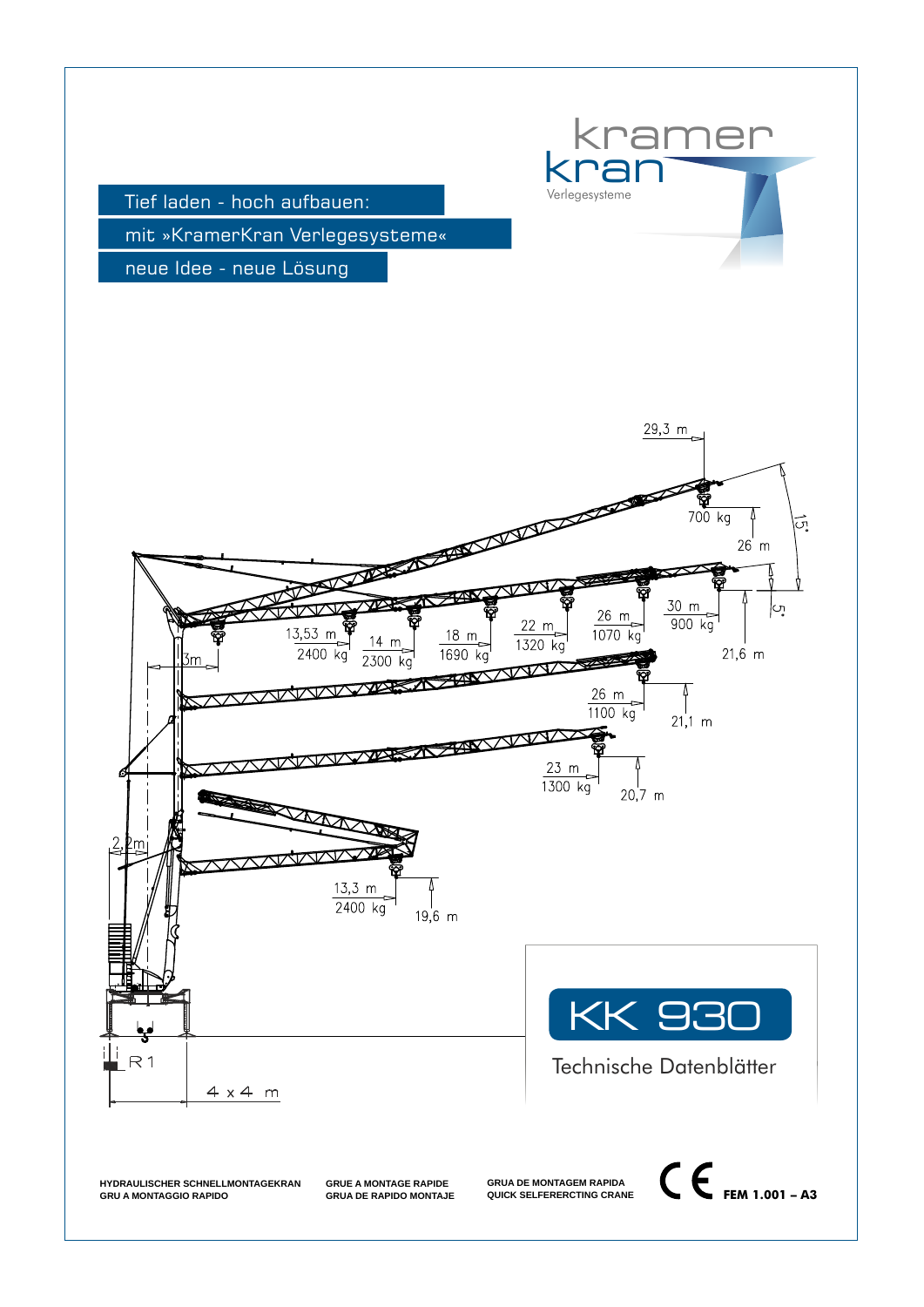

Curve di carico - Courbes de charges - Load diagrams - LastKurven - Curvas de cargas

| 15 <sup>°</sup> | 23<br>29,3<br>3<br>26<br>m<br>700<br>700<br>700<br>700<br>kg                                                                        |
|-----------------|-------------------------------------------------------------------------------------------------------------------------------------|
| یا              | $\mathfrak{Z}$<br>$ 13,53 $ 14<br>22<br>26<br>30<br>18<br>${\sf m}$<br>2400 2400 2300 1690<br>1320<br>1070<br>900<br>kg             |
|                 | 16<br>13,7<br>18<br>$\mathcal{I}$<br>14<br>20<br>22<br>24<br>26<br>m<br>2400 2400 2350 2000 1720<br>1510<br>1350 1210<br>1100<br>kg |
| یا              | 16<br>18<br>20<br>21<br>23<br>$\mathfrak{Z}$<br>14<br>m<br>2400 2400 2020 1750<br>1540<br>1450<br>1300<br>kg                        |
|                 | 13,3<br>$\mathfrak{Z}$<br>m<br>2400 2400<br>kg                                                                                      |

Reazioni -Reactions - Réactions - Eckdrücke - Reacciones



- Reaktionskräfte in Betrieb | Reazioni in servizio | Reactions in service | Réactions en service Reacciones en servicio | Em serviço
- Reaktionskräfte außer Betrieb | Reazioni fuori servizio | Reactions out of service | Réactions hors service  $\blacksquare$ Reacciones fuera de servicio | Fora de serviço
- Kontruktionsgewicht ohne Transportachse | Peso della gru senza assali | Dead weight without transport axles | Poids de construction sans eissieux | Peso de la grua sin tren de transporte | Peso de grua sem carro de trasporte
- Ballastgewicht | Peso zavorra rotante | Ballast weight | Poids du lest Peso de lastre | Peso de lastre rotativo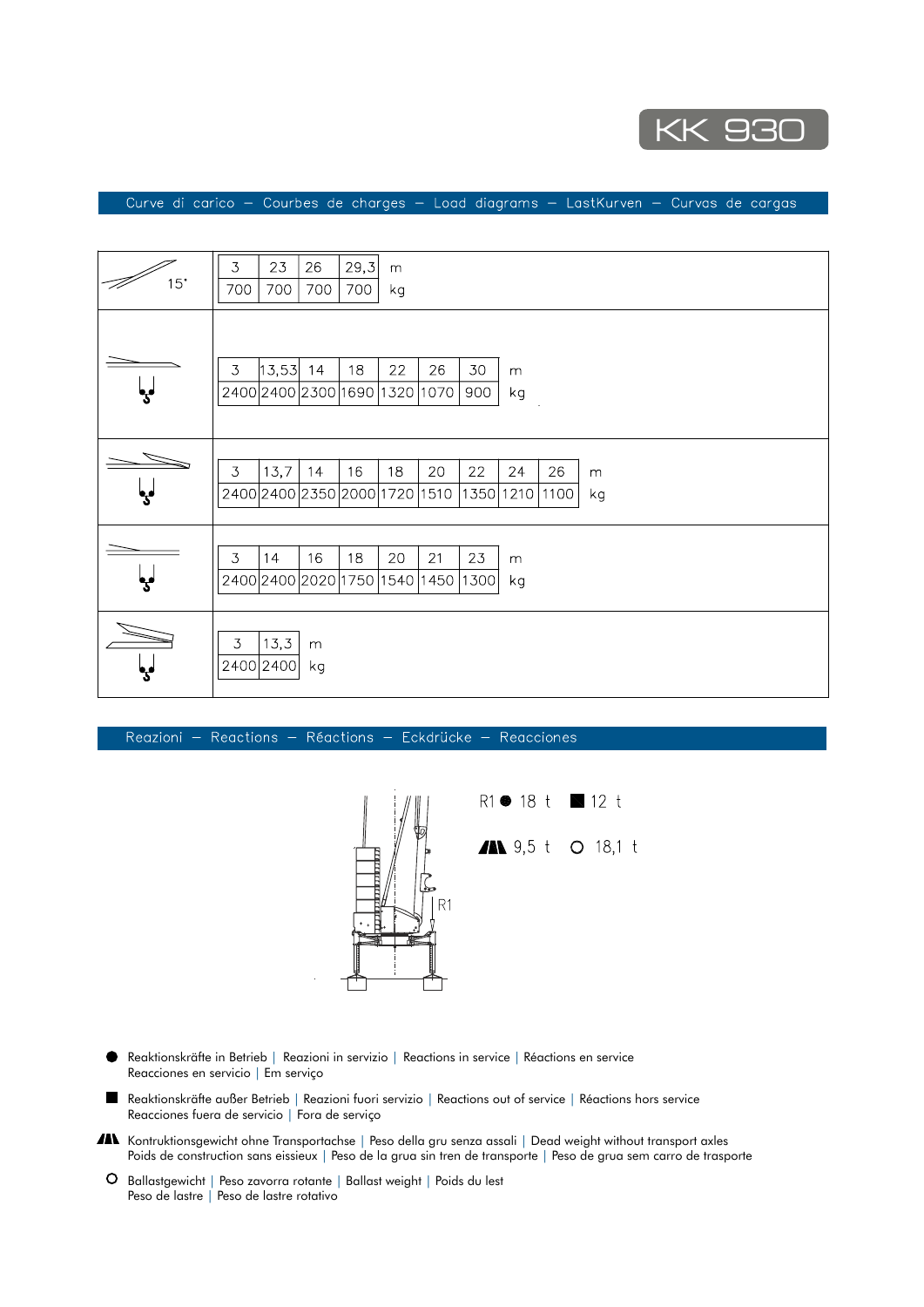

## Montaggio - Montage - Erection - Montage - Montaje